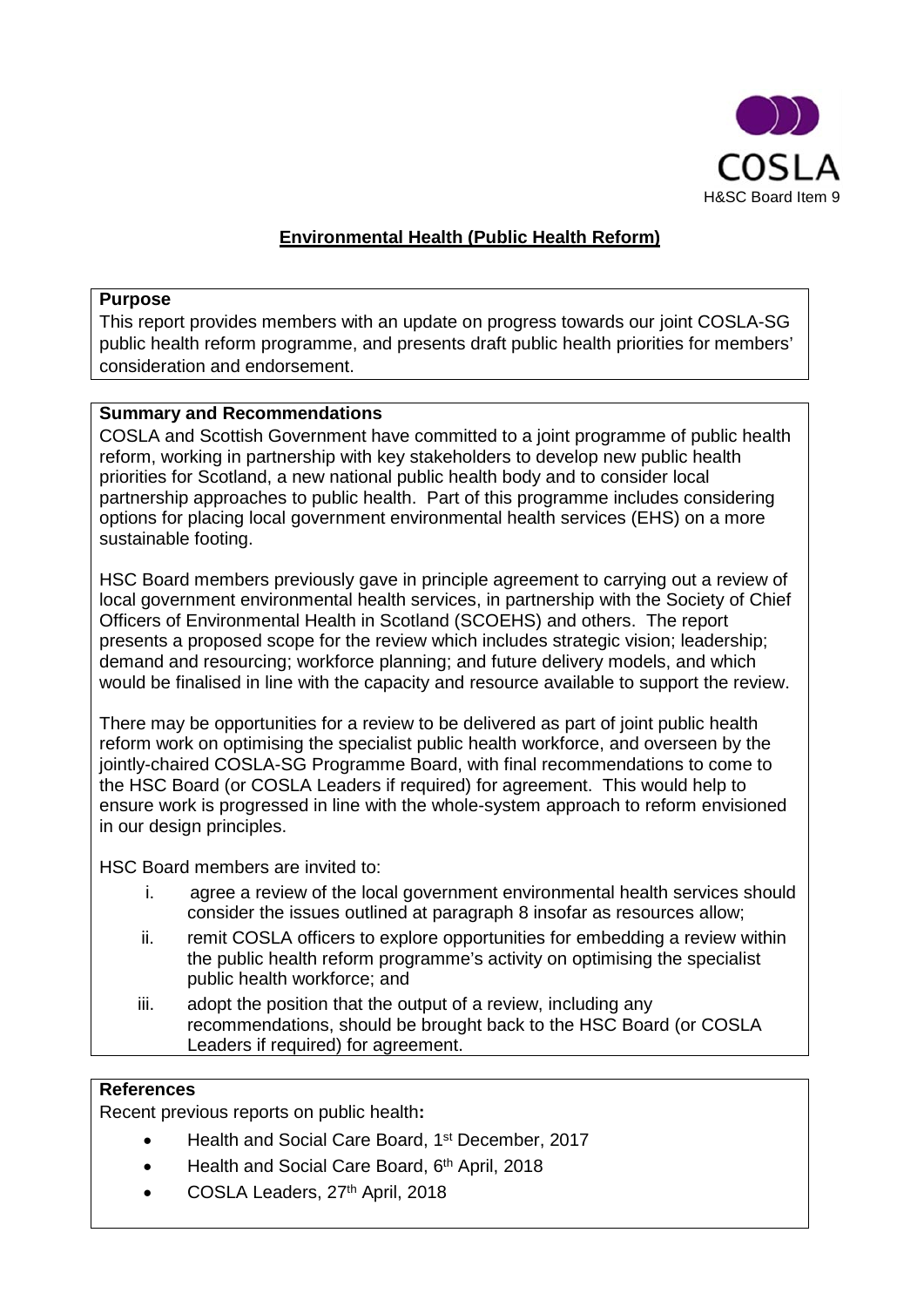

# **Environmental Health (Public Health Reform)**

#### **Purpose**

1. This report provides members with a proposed scope and delivery options for a review of Local Government environmental health services as part of our programme of public health reform. It invites members' views and proposes COSLA officers are remitted to work with partners to take forward members' preferred approach.

## **Background**

- 2. COSLA and Scottish Government have committed to a joint programme of public health reform, working in partnership with key stakeholders to develop new public health priorities for Scotland, a new national public health body and to consider local partnership approaches to public health. This includes considering current and potential partnership arrangements for the strategic planning and delivery of public health at the national, local and regional levels.
- 3. Further details regarding the overall programme of reform, including the jointly-agreed design principles which will guide the work, have been the subject of previous reports to the Health and Social Care Board and to COSLA Leaders. This report is concerned with the local government environmental health function in particular, and builds on previous discussions with the HSC Board around the workforce and related challenges which local environmental health services face across Scotland.
- 4. Environmental health has historically focused on addressing poor standards of housing, sanitation, disease, polluted water supplies, unsafe food and communicable diseases. While we have seen significant improvements in the 'first wave' of public health from the early 1900s onwards, these issues continue to impact on the public's health in different forms. Local EHS work with a range of partners, including the Food Standards Agency, Scottish Environmental Protection Agency, the Health and Safety Executive and NHS. However, the majority of functions are delivered locally, including food safety enforcement, occupational health and safety, environmental monitoring, local air quality, drinking water quality, housing and licensing.
- 5. Maintenance of environmental health functions are crucial to protecting the public's health across these domains, with failure in any one of these areas presenting significant risk of potentially widespread harm. Furthermore, there is also a key role for EHS in supporting the contribution of wider local government to protecting and improving our communities' health and wellbeing.

# **Current COSLA position**

6. At its meeting of 1st December 2017, the Health and Social Care Board gave in principle agreement to a review of local government environmental health services, to be undertaken in partnership with the Society of Chief Officers of Environmental Health in Scotland (SCOEHS). The Board requested that a more detailed paper be brought, outlining the purpose, scope and delivery method for the proposed review. The remainder of this paper presents proposals for members' consideration.

# **What is changing?**

7. Local authorities' environmental health functions have been identified as vulnerable to particular system pressures, including reductions to the workforce over the past 10 years, with large numbers of the remaining workforce approaching retirement age, and difficulties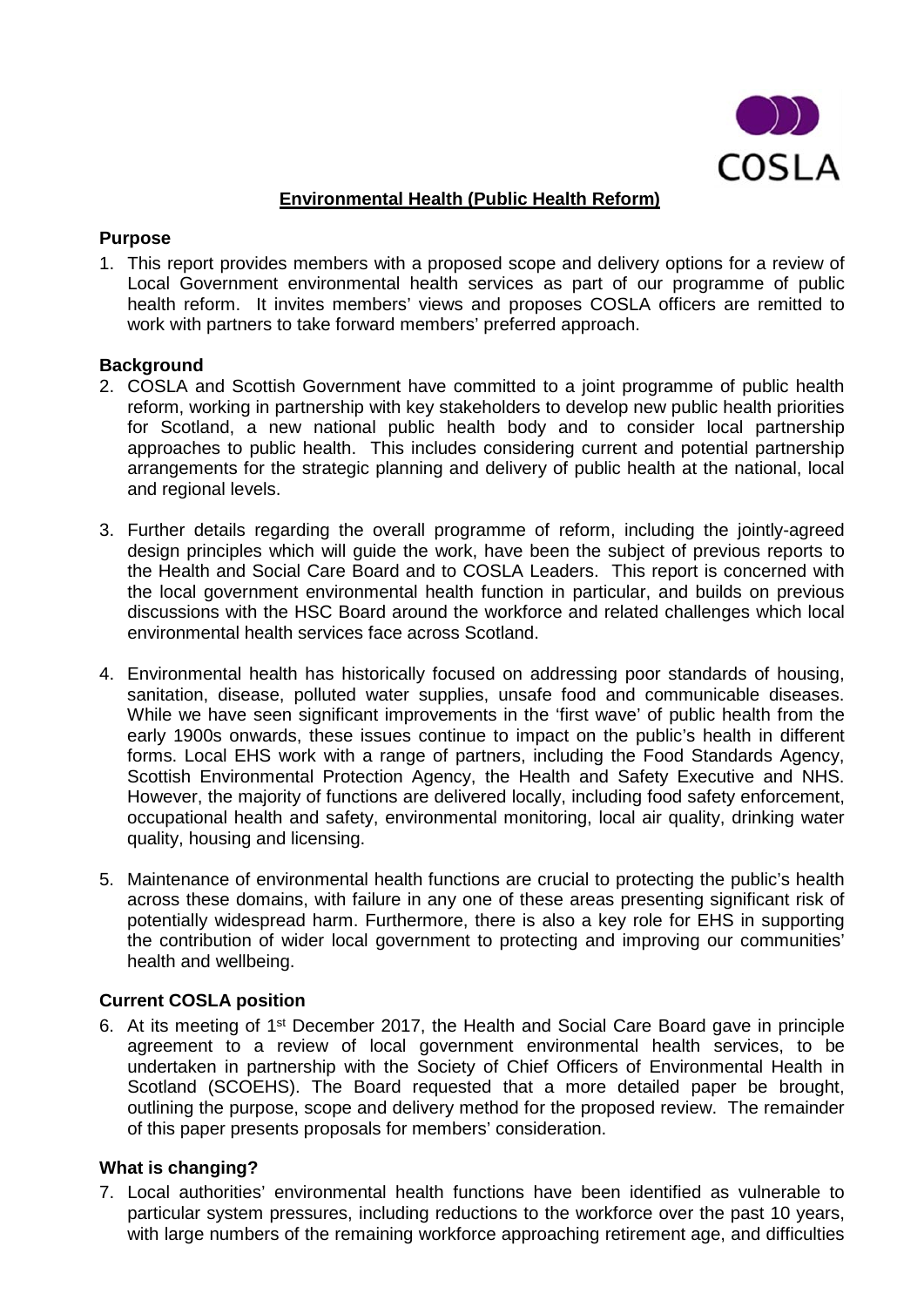attracting students and recruiting new staff. These pressures are leading to concerns about sustainability which may need to be addressed differently into the future. Moreover, there are further risks to our ambitions for public health reform in the form of opportunity costs if environmental health does not have the capacity to realise its full potential – particularly in terms of contributing to the full range of Scotland's public health priorities. supporting other council services and partners to contribute, and helping to re-orient the wider public health system to be more local-facing.

## Review purpose and scope

- 8. SOCOEHS, in partnership with the Royal Environmental Health Institute for Scotland (REHIS) and the Improvement Service (IS), have considered these challenges in depth and have committed to working in partnership with COSLA and the Scottish Government to review the environmental health function. The purpose of such a review would be to consider options for addressing challenges to the longer-term sustainability of the service and for securing and maximising its contribution to the wider public health agenda and outcomes. Key issues for inclusion in the scope of a review include (but need not necessarily be limited to) the following:
	- i. Strategic Vision articulating a clear strategic vision for environmental health in Scotland, including its current and future profile and contribution to the public's health and wellbeing, and to the wider public health reform agenda.
	- ii. National leadership for environmental health including consideration of models in use in other parts of the UK, such as national Chief Environmental Health Officer / Adviser roles, and the potential contribution of the new public health body
	- iii. Demand and resource historic and projected demand and resource profiles, including the likely resource gap if new models of delivery are not developed. This will need to include consideration of the likely impact of Brexit and the 'de' and 're' regulation that follows
	- iv. Workforce planning and development current and projected, workforce requirements going forwards and options for addressing associated challenges, including the workforce required to implement any future delivery models
	- v. Future delivery models options for remodelling services to meet current and future challenges and deliver the strategic vision for environmental health. This would include (but need not be limited to) ways in which the new public health body could serve and strengthen existing local capacity; opportunities for closer collaboration and sharing of resources across authorities; regional or national configuration of service elements.

# Delivery and governance

- 9. HSC Board members agreed in December that a review would be carried out in in partnership with the Society of Chief Officers of Environmental Health in Scotland (SCOEHS), COSLA, the Scottish Government, the Improvement Service, and any external expertise required. In taking this forward, it will be important to ensure sufficient capacity to undertake the work and, depending on the resources available, it may not be possible to consider all of the issues outlined above. In practice, it may be expedient to draw upon work already underway – for example through SOCOEHS's workforce strategy group, and to explore whether opportunities exist for embedding work within the public health reform programme's commissioned activity, one strand of which is considering options for optimising the specialist public health workforce.
- 10. The approach outlined above would have the added advantage of helping to secure the whole-system approach to reform envisioned in our design principles, and COSLA, IS and others are already committed to engaging the work of the commissions. However, local government would need to retain decision-making authority in terms of agreeing and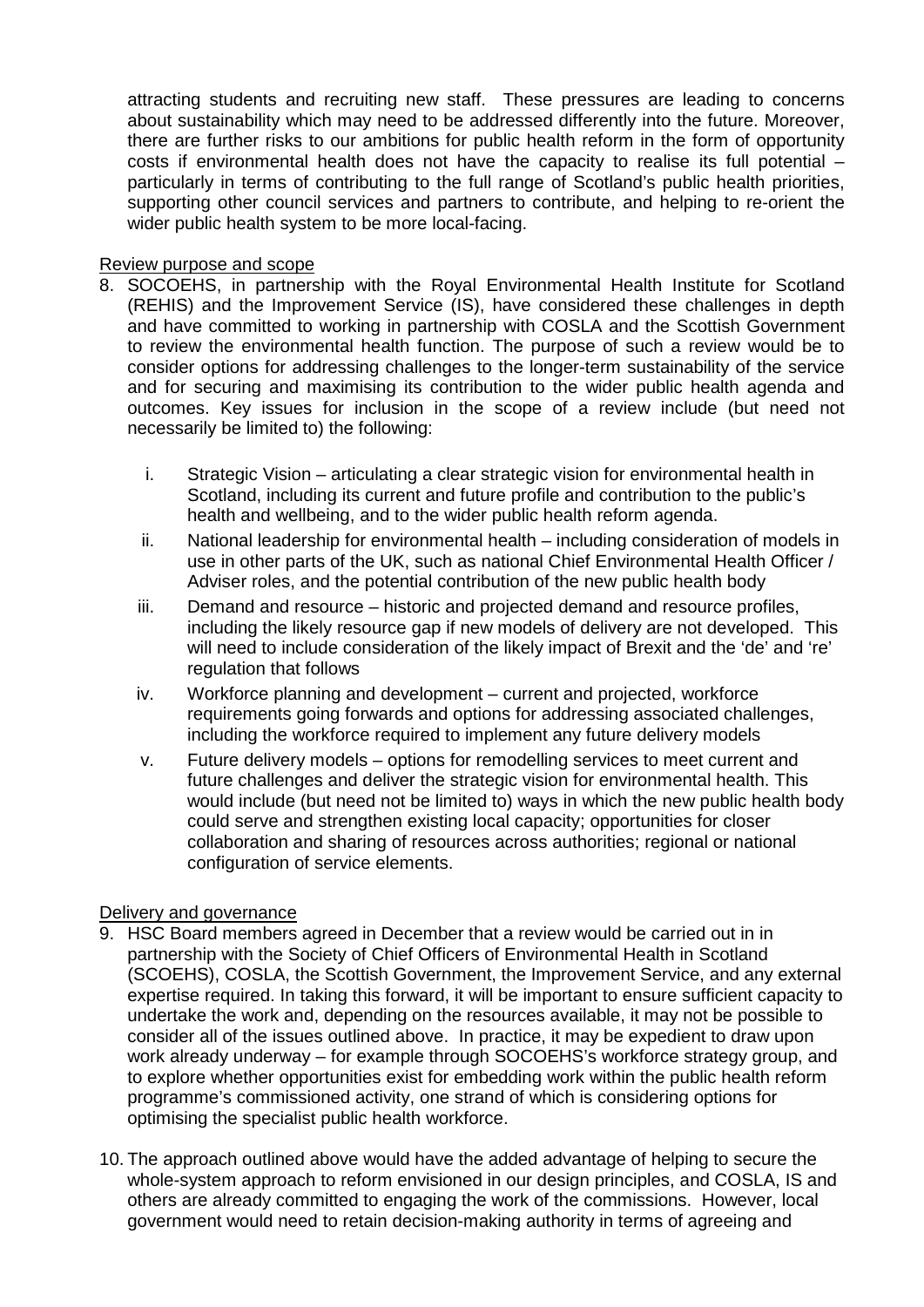responding to any review recommendations, given councils' statutory responsibility for environmental health. It is therefore proposed that, should members be minded to agree to exploring this option further, governance would be through the jointly-chaired COSLA-SG Public Health Programme Board (working with SOCOEHS) in the first instance, with a final report and any recommendations being submitted for agreement to COSLA's HSC Board (and COSLA Leaders if required).

# **Proposed COSLA position**

11. There is a need to consider the future sustainability of environmental health services (EHS) in Scotland as part of our wide programme of public health reform if we are to secure the delivery of public health priorities into the future. Opportunities exist to increase the profile of environmental health and ensure the challenges facing EHS are considered as part of connected public health reform work. It is therefore proposed that COSLA adopts the position that, depending on the resources available, a review of EHS should consider the issues outlined at paragraph 8 above, and be considered as part of a wholesystem approach to optimising the specialist public health workforce.

## **Next Steps**

12. Views from the HSC Board will be fed back to the joint COSLA-SG Programme Board and COSLA officers will ensure they are reflected and responded to as the review of EHS is developed. Next steps will be agreeing a fully-developed scope, including timescales, for the review and forming a small working group to take this forward. It is envisioned reporting will be through SOCOEHS and the joint Public Health Programme Board, with final proposals coming to HSC Board members (and COSLA Leaders if required).

## **Summary and recommendations**

- 13. COSLA and Scottish Government have committed to a joint programme of public health reform, working in partnership with key stakeholders to develop new public health priorities for Scotland, a new national public health body and to consider local partnership approaches to public health. Part of this programme includes considering options for placing EHS on a more sustainable footing.
- 14. HSC Board members previously gave in principle agreement to carrying out a review of local government environmental health services, in partnership with the Society of Chief Officers of Environmental Health in Scotland (SCOEHS) and others such as the Improvement Service (IS) if capacity allows. The report presents a proposed scope for the review which includes strategic vision; leadership; demand and resourcing; workforce planning; and future delivery models, and which would be finalised in line with the capacity and resource available to support the review.
- 15. There may be opportunities for a review to be delivered as part of joint public health reform work on optimising the specialist public health workforce, and overseen by the jointlychaired COSLA-SG Programme Board, with final recommendations to come to the HSC Board (or COSLA Leaders if required) for agreement. The Improvement Service will be involved in scoping this with COSLA. This would help ensure work is progressed in line with the whole-system approach to reform envisioned in our design principles
- 16. HSC Board members are invited to:
	- i. agree a review local government environmental health services should consider the issues outlined at paragraph 8 insofar as resources allow;
	- ii. remit COSLA officers to explore opportunities for embedding a review within the public health reform programme's work on optimising the specialist public health workforce;